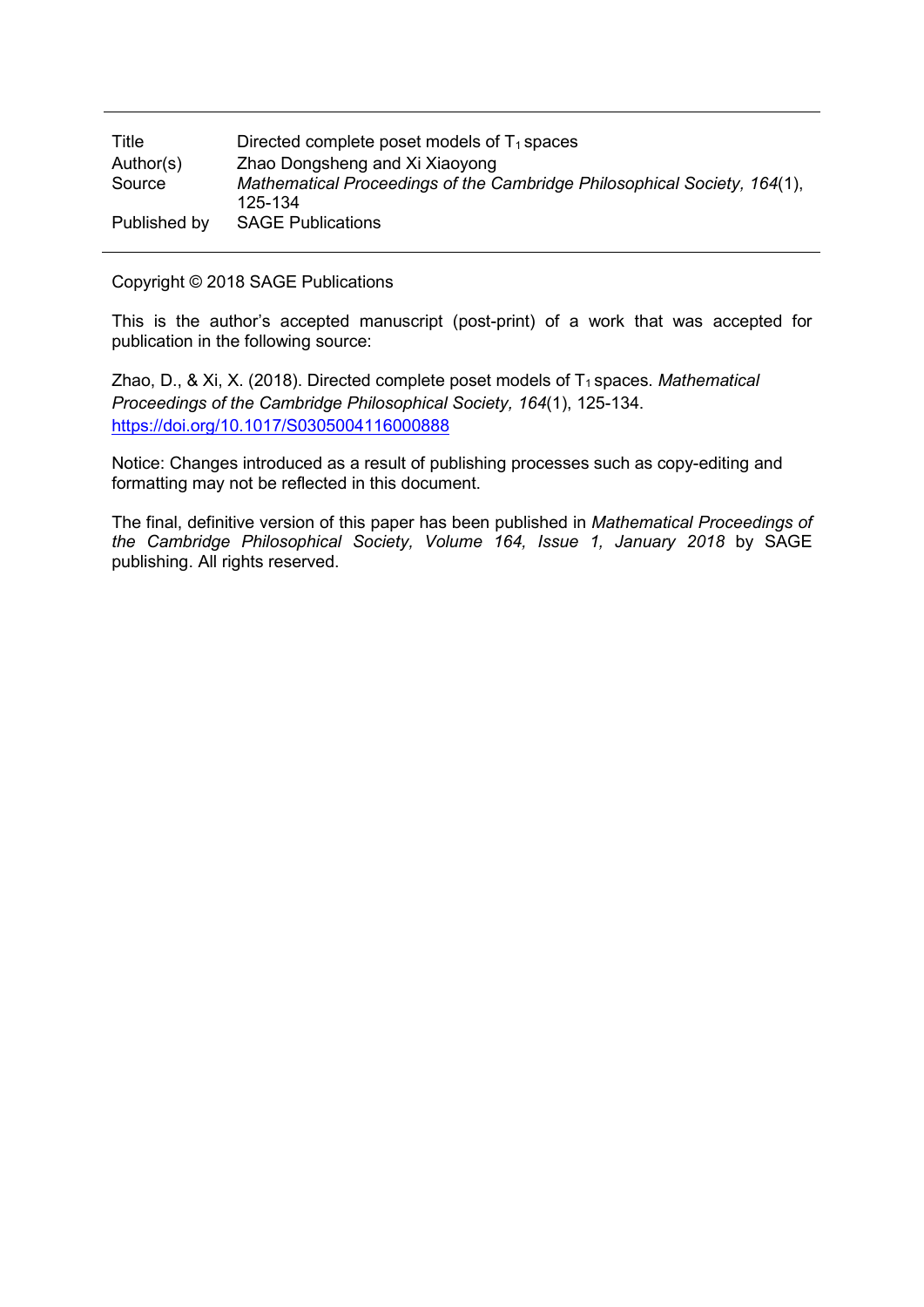# Directed complete poset models of  $T_1$  spaces

Zhao Dongsheng and Xi Xiaoyong

ABSTRACT. A poset model of a topological space  $X$  is a poset  $P$  such that the subspace  $\text{Max}(P)$  of the Scott space  $\Sigma P$  is homeomorphic to X, where  $\text{Max}(P)$ is the set of all maximal points of  $P$ . Every  $T_1$  space has a (bounded complete algebraic) poset model. It was, however, not known whether every  $T_1$  space has a directed complete poset model and whether every sober  $T_1$  space has a directed complete poset model whose Scott topology is sober. In this paper we give a positive answer to each of these two problems. For each  $T_1$  space  $X$ , we shall construct a directed complete poset  $E$  that is a model of  $X$ , and prove that  $X$  is sober if and only if the Scott space  $\Sigma E$  is sober. One useful by-product is a method for constructing more directed complete posets whose Scott topology is not sober.

Given a poset  $P$ , one can define various different intrinsic topologies on  $P$ , such as the Alexandrov topology, the interval topology and the order convergence topology. Another intrinsic topology on posets, which was first defined on complete lattices in the 1970's by Scott and later generalized to arbitrary posets, is the Scott topology [5]. One of the significant results on the Scott topology is that a  $T_0$  space is an injective object in the category of  $T_0$  spaces if and only if it is homeomorphic to some  $(L, \sigma(L))$  where L is a continuous lattice and  $\sigma(L)$  is the Scott topology on L [15]. The Scott topology on a poset is usually only  $T_0$ , thus most of the traditional topological spaces are not of the form  $(P, \sigma(P))$ . Thus, in order to obtain the general topological spaces from posets with their Scott topology, one has to consider certain canonical subspaces of Scott spaces. One such type of subspaces are the maximal point spaces. Given a poset, let Max(P) denote the set of all maximal points of P ( $e \in Max(P)$  if  $b \in P$  and  $b \geq e$ imply  $e = b$ ). It is a little surprise that almost every traditional topological space is homeomorphic to the maximal point space of some poset. For example, the real line with the Euclidean topology is homeomorphic to the maximal point space  $Max(IR)$ , where  $I\mathbb{R} = \{[a, b] : a, b \in \mathbb{R}, a \leq b\}$  is the poset of all closed intervals with the inverse inclusion order.

Following  $[14]$ , a poset model of a topological space X is a poset P together with a homeomorphism  $\phi : X \longrightarrow \text{Max}(P)$ . In [16] and [4], it was proved that every  $T_1$ space has a bounded complete algebraic poset model. It was, however, still unclear whether each  $T_1$  space has a directed complete poset model (or, dcpo model, for short).

<sup>2000</sup> Mathematics Subject Classification. 06B30,06B35, 68055.

Key words and phrases. Continuous poset, dcpo,, poset model of topological space, sober space.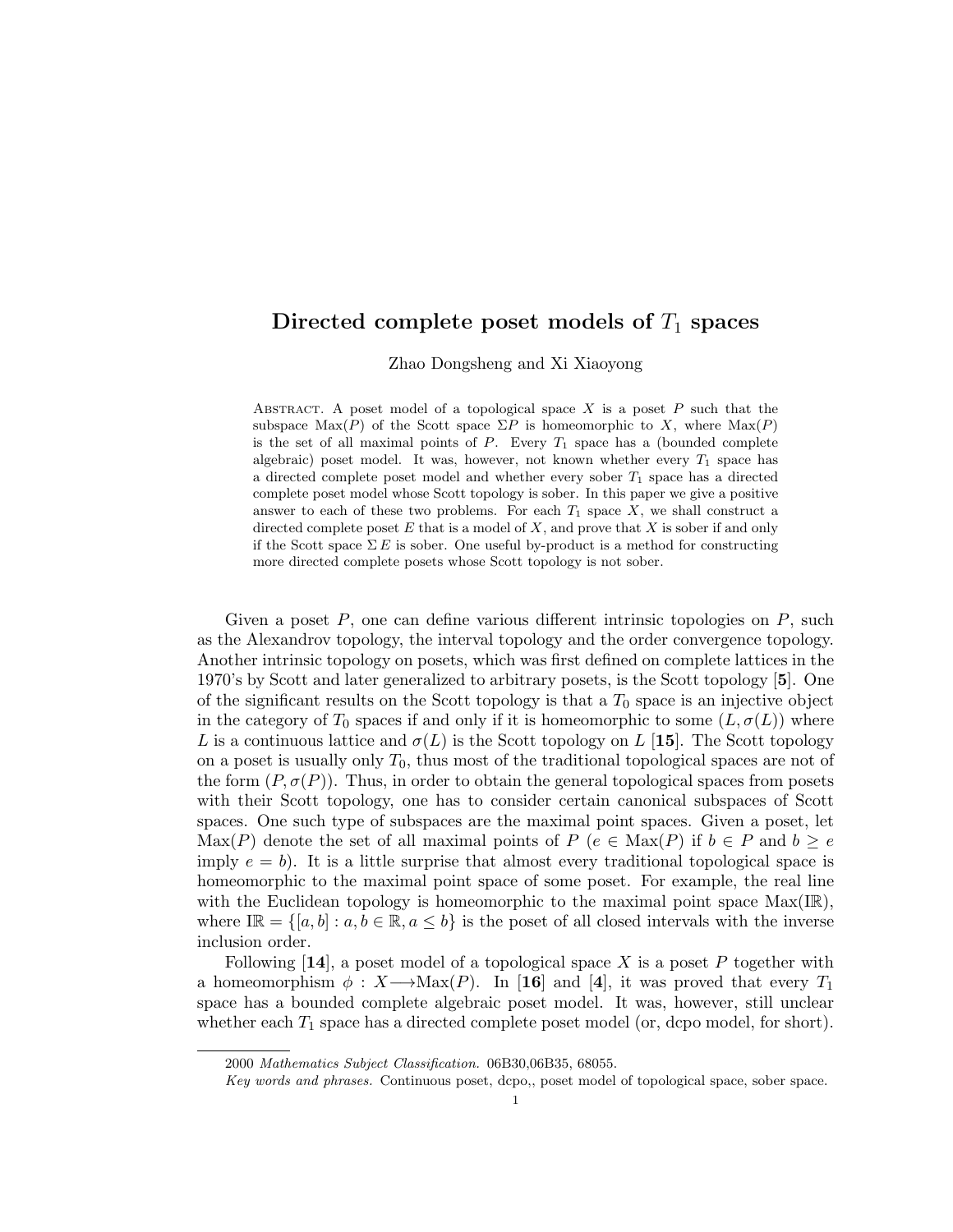### 2 D. ZHAO AND X. XI

In this paper we give a positive answer to this problem. In Section 1, we show that every  $T_1$  space has a dcpo model (in fact a locally quasialgebraic dcpo model). In Section 2, we prove that a  $T_1$  space is sober if and only if the Scott topology of its dcpo model constructed in Section 1 is sober. These results provide us with a method for constructing more directed complete posets with non-sober Scott topology (note that previously, very few such dcpos have been constructed). In Section 3, for some special spaces we construct a simpler dcpo model.

Some other special types of models of topological spaces have been studied by many authors (for example, see [1][9][11][13][5]). In [3], the similar type of problems for  $T_0$ spaces were considered.

# 1. Depo models of  $T_1$  spaces

In this section, using the result in [16], we show that every  $T_1$  space has a dcpo model. A poset P is called bounded complete if for any  $D \subseteq P$ ,  $\text{sup}D = \bigvee D$  exists in P whenever D has an upper bound in P. This is equivalent to that every nonempty subset of P has an infimum.

A nonempty subset  $D$  of a poset  $P$  is a directed set if every two elements in  $D$ have an upper bound in  $D$ . A poset  $P$  is called a directed complete poset, or dcpo for short, if for any directed subset of  $D \subseteq P$ ,  $\text{sup} D = \bigvee D$  exists in P.

If X is a subset of a poset P, then  $\downarrow X = \{y \in P : y \leq x \text{ for some } x \in X\}$  and  $\uparrow X = \{y \in P : y \geq x \text{ for some } x \in X\}.$  For any element  $a \in P$ , one simply writes  $\downarrow a$ for  $\downarrow$ {a} and  $\uparrow$ a for  $\uparrow$ {a}.

A subset X is called a lower set (upper set) if  $X = \downarrow X$  ( $X = \uparrow X$ , respectively).

A subset U of a poset P is Scott open if i)  $U = \Upsilon$  and ii) for any directed subset D,  $\forall D \in U$  implies  $D \cap U \neq \emptyset$ , whenever  $\forall D$  exists. All Scott open sets of a poset P form a topology on P, denoted by  $\sigma(P)$  and called the Scott topology on P. The space  $(P, \sigma(P))$  is denoted by  $\Sigma P$ , called the Scott space of P. A subset F of P is closed with respect to the Scott topology if it is a lower set and closed under suprema of directed subsets (i.e. for any directed set  $D \subseteq F$ ,  $\forall D \in F$  whenever  $\forall D$  exists). It is then clear that for any point  $a \in P$ , the closure  $cl({a})$  of  ${a}$  in  $\Sigma P$  equals  $\downarrow a$ .

For two elements a and b in a poset P, a is way-below b, denoted by  $a \ll b$ , if for any directed subset D of P, if  $\bigvee D$  exists and  $b \leq \bigvee D$  then there exists  $d \in D$  such that  $a \leq d$ . An element x is called compact if  $x \ll x$ . The set of all compact elements of P will be denoted by  $K(P)$ .

A poset P is called a continuous poset if for every element  $a \in P$ , the set  $\{x \in P :$  $x \ll a$  is a directed set and

$$
a = \bigvee \{x \in P : x \ll a\}.
$$

A poset P is called algebraic, if for any  $a \in P$ , the set  $\{x \in K(P) : x \leq a\}$  is a directed set and  $a = \sqrt{\{x \in K(P) : x \leq a\}}$ . For any algebraic poset P, the family  $\{\uparrow u : u \in K(P)\}\$ is a base of the Scott topology on P (see Corollary II-1.15 of [5]).

In the following we shall always assume that the topology on the set  $Max(P)$  of maximal points of poset P is the subspace topology inherited from  $\Sigma P$ .

THEOREM 1. [16][4] Every  $T_1$  space has a bounded complete algebraic poset model.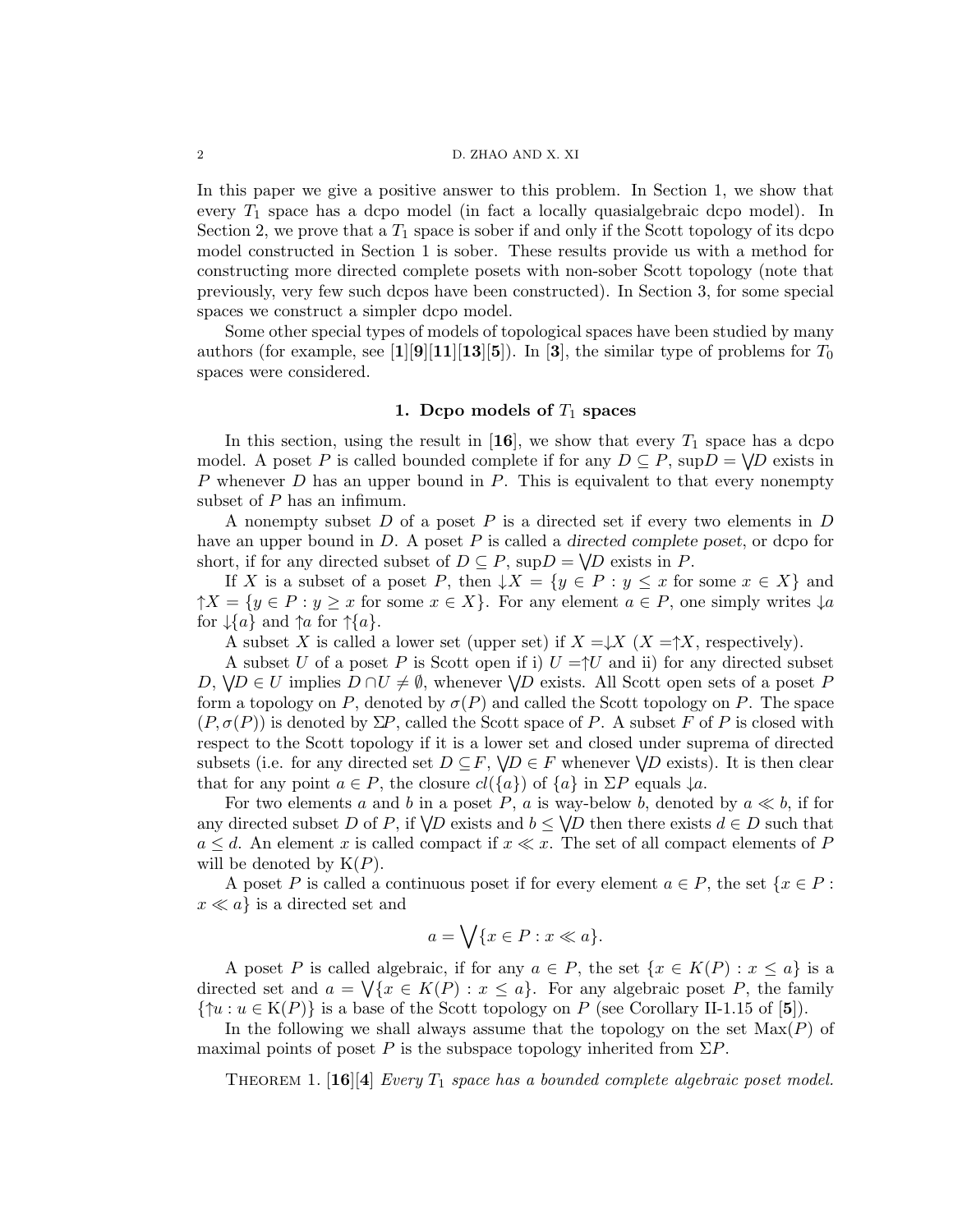The following is a sketch of the proof of Theorem 1 in [16]. Let X be a  $T_1$  space. Take  $A$  to be the set of all filters of nonempty open sets of  $X$  that have a nonempty intersection. Then, with respect to the inclusion order,  $A$  is a bounded complete algebraic poset. The compact elements of A are of the form  $L(U) = \{V \in \mathcal{O}(X) : U \subseteq$  $V$  { $U \in \mathcal{O}(X)$ ). Also,  $\text{Max}(\mathcal{A}) = \{N(x) : x \in X\}$ , where  $N(x) = \{U \in \mathcal{O}(X) : x \in U\}$ is the open neighbourhood filter of  $x \in X$ . Define  $\phi : X \longrightarrow \text{Max}(\mathcal{A})$  by

$$
\phi(x) = N(x), x \in X.
$$

Then, as X is  $T_1$ ,  $\phi$  is a bijection. Note that as A is algebraic, the subsets of A of the form  $\uparrow L(U)$   $(U \in \mathcal{O}(X))$  form a base of the Scott topology on A. Now for any  $U \in \mathcal{O}(X), \phi^{-1}(\uparrow L(U) \bigcap \text{Max}(\mathcal{A})) = \{x : L(U) \subseteq \phi(x)\} = \{x : U \in \phi(x)\} = U.$  So  $\phi$  is continuous. For any open set U of X,  $\phi(U) \cap \text{Max}(P) = {\phi(x) : x \in U} = {N(x) : x \in$  $U$ } =↑L(U) ∩ Max(A), which is open in Max(A). Hence  $\phi$  is also an open mapping, therefore it is a homeomorphism between X and  $Max(\mathcal{A})$ .

A poset P is called a local dcpo if every upper bounded directed subset has a supremum  $\left[17\right]$  (such dcpos are called cups in  $\left[3\right]\left[4\right]$ ). Clearly, every bounded complete poset is a local dcpo.

LEMMA 1. For any algebraic local dcpo P, there is a dcpo  $\hat{P}$  such that  $Max(P)$  and  $Max(P)$  are homeomorphic.

PROOF. Let P be an algebraic local dcpo. We use  $\leq_P$  to denote the partial order on P.

Let  $\hat{P} = \{(x, e) : x \in P, e \in \text{Max}(P) \text{ and } x \leq_P e\}$ . Define the binary relation  $\leq$  on  $\hat{P}$  as follows:

 $(x, e) \le (y, d)$  if and only if either  $e = d$  and  $x \leq_P y$ , or  $y = d$  and  $x \leq_P d$ .

(a) The relation  $\leq$  is a partial order on  $\ddot{P}$ .

Here we just check the transitivity of  $\leq$ . Assume that  $(x,d) \leq (y,e) \leq (z,f)$ . Firstly, we have  $x \leq_P y \leq_P z$ .

We consider the following cases:

(a1)  $d = e$ . If  $z = f$ , then by  $x \leq_P z$ , we have  $(x,d) \leq (f, f) = (z, f)$ . If  $z \neq f$ , then by  $(y, e) \leq (z, f)$  we must have  $f = e$ , and hence  $f = e = d$ . Thus again,  $(x, d) \leq (z, d) = (z, f).$ 

(a2)  $d \neq e$ . Then from  $(x, d) \leq (y, e)$ , it follows that  $y = e$ . Then as  $(e, e)$  $(y, e) \leq (z, f)$ , we must have have  $(z, f) = (e, e) = (y, e)$  (note that  $e, f \in Max(P)$ ). Then again we get  $(x, d) \leq (z, f)$ .

(b) By the definition of  $\leq$ ,  $\text{Max}(\hat{P}) = \{(e, e) : e \in \text{Max}(P)\}.$ 

(c) Now we verify that  $\hat{P}$  is a dcpo.

Given any directed subset D of  $\hat{P}$ , we prove the existence of  $\bigvee\!\mathcal{D}$  by considering two cases:

(c1) There are  $(x_1, e_1), (x_2, e_2) \in \mathcal{D}$  with  $e_1 \neq e_2$ . Then we have  $x_2 = e_2$ , so  $(e_2, e_2) = (x_2, e_2) \in \mathcal{D}$  will be the largest element of  $\mathcal{D}$ . Hence  $\bigvee \mathcal{D} = (e_2, e_2)$ .

(c2) For all  $(x,d),(x',d') \in \mathcal{D}, d = d'$ . Then  $\mathcal{D} = \{(x_i,d) : i \in I\}$ , where  $d \in$  $\text{Max}(P)$  and  $\{x_i : i \in I\}$  is a directed subset of P with d as an upper bound. So  $\bigvee_P \{x_i : i \in I\}$  exists as P is a local dcpo, and  $\bigvee \mathcal{D} = (\bigvee_P \{x_i : i \in I\}, d)$ .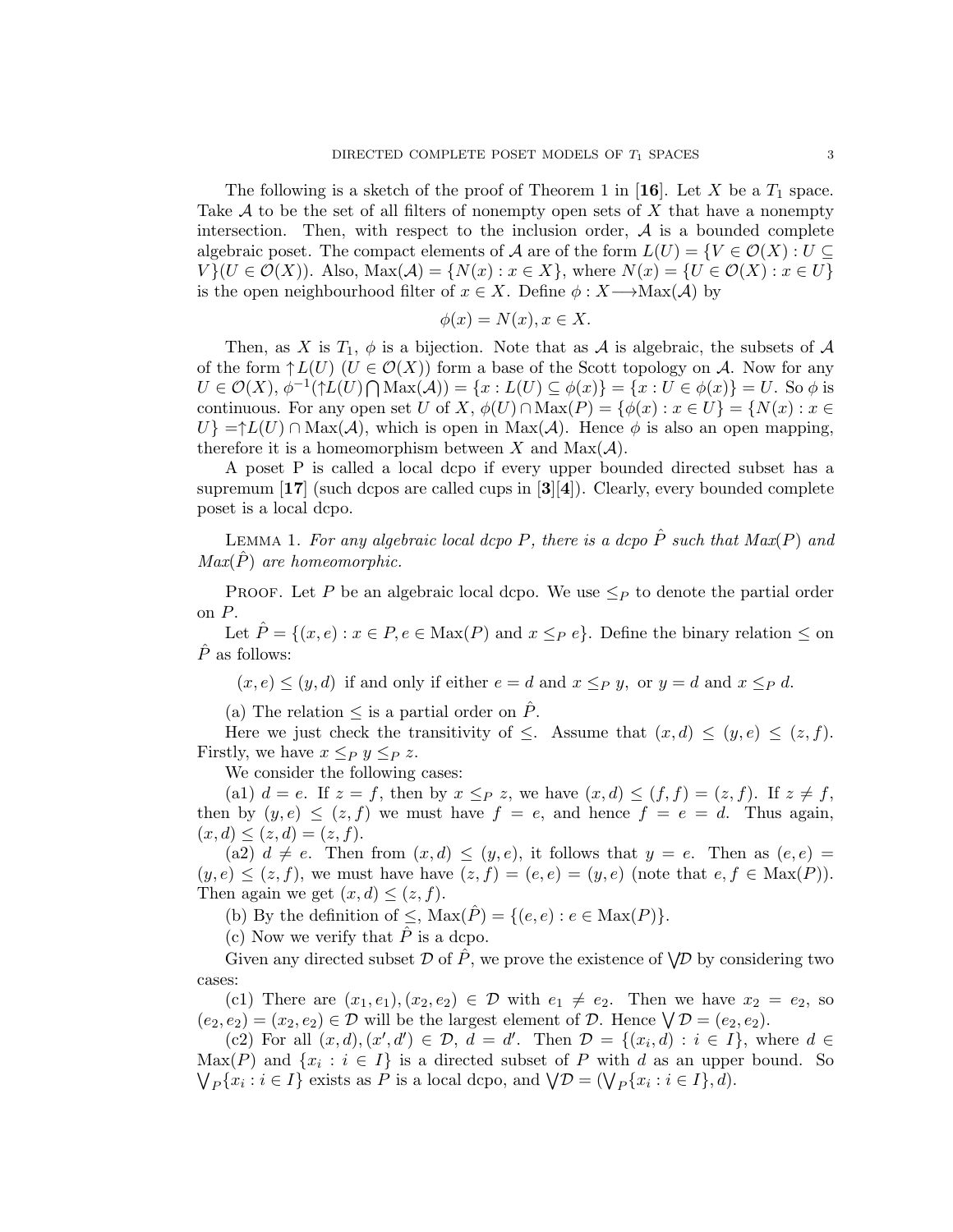It thus follows that  $(\hat{P}, \leq)$  is a dcpo.

(d) Define  $f : \text{Max}(P) \longrightarrow \text{Max}(\hat{P})$  by  $f(e) = (e, e)$  for each  $e \in \text{Max}(P)$ . Then f is a bijection. For any Scott open set  $U \in \sigma(P)$ , the set  $\overline{U} = \{(x, e) \in \hat{P} : x \in U\}$  is an upper set in  $\hat{P}$ . Let  $D$  be a directed subset of  $\hat{P}$  such that  $\forall D \in \overline{U}$ . If  $D$  has a largest element, then trivially  $\forall \mathcal{D} \in \mathcal{D} \cap \overline{U}$ . Otherwise,  $\mathcal{D} = \{(x_i, e) : i \in I\}$ , where e is a fixed element in  $Max(P)$  and  $\{x_i : i \in I\}$  is a directed subset of P. Then  $\bigvee\mathcal{D} = (\bigvee_P \{x_i : i \in I\}, e) \in \overline{U}$ . Thus  $\bigvee_P \{x_i : i \in I\} \in U \in \sigma(P)$ , so  $x_{i_0} \in U$  for some  $i_0 \in I$ , which implies  $(x_{i_0}, e) \in \mathcal{D} \cap \overline{U}$ . All these show that  $\overline{U}$  is a Scott open set of  $\hat{P}$ . Now  $f(U \cap \text{Max}(P)) = \{(d, d) : d \in U \cap \text{Max}(P)\} = \overline{U} \cap \text{Max}(\hat{P})$ , implying that f is an open mapping.

Conversely, assume that W is a Scott open set of  $\hat{P}$ . Let  $\underline{W} = \hat{P} \{x \in K(P) : (x, e) \in$ W for some  $e \in Max(P)$ , where  $K(P)$  is the set of all compact elements of P. By its definition, <u>W</u> is an upper set of P. Let  $D = \{x_i : i \in I\}$  be a directed subset of P such that  $\bigvee_P \{x_i : i \in I\} \in \underline{W}$ . Then there exists  $e \in \text{Max}(P)$  and  $x \in K(P)$  such that  $(x, e) \in W$  and  $x \leq_P \bigvee_P \{x_i : i \in I\}$ . Since  $x \in K(P)$ , there is  $x_{i_0}$  such that  $x \leq x_{i_0}$ , which implies  $x_{i_0} \in D \cap \underline{W}$ . These show that  $\underline{W}$  is a Scott open set of P.

Denote  $W' = \{d \in \text{Max}(P) : (d, d) \in W\}$ . Now  $f^{-1}(W \cap \text{Max}(\hat{P})) = \{d \in$  $\text{Max}(P) : f(d) = (d, d) \in W$  = W'. We claim that  $W' = W \cap \text{Max}(P)$ . In fact, for any  $d_0 \in W'$ , the set  $\{(x, d_0) : x \leq_P d_0, x \in K(P)\}\$ is a directed subset of  $\hat{P}$  whose supremum in  $\hat{P}$  equals  $(d_0, d_0)$ . As  $(d_0, d_0) \in W$  and W is a Scott open set of  $\hat{P}$ , there is  $x_0 \leq d_0, x_0 \in K(P)$  such that  $(x_0, d_0) \in W$ . Thus  $d_0 \in \underline{W} \cap \text{Max}(P)$ . Conversely, if  $d_0 \in \underline{W} \cap \text{Max}(P)$ , then  $d_0 \in \text{Max}(P)$  and there is  $(x, e) \in W$  with  $x \in K(P)$  and  $x \leq_P d_0$ . Then  $(x, e) \leq (d_0, d_0)$ , implying  $(d_0, d_0) \in W$  because W is an upper set in  $\hat{P}$ . Hence  $d_0 \in W'$ . All these show that  $f^{-1}(W \cap \text{Max}(\hat{P})) = W' = \underline{W} \cap \text{Max}(P)$ , which is an open set of  $Max(P)$ . Therefore f is continuous.

The combination of the above proofs shows that  $f$  is an homeomorphism between  $\text{Max}(P)$  and  $\text{Max}(P)$ .

REMARK 1. The reader may wonder whether in the proof of Lemma1 one can replace  $\hat{P}$  by the subposet  $\downarrow$ Max $(P)$  of P. In general, this is not possible as we cannot confirm that  $\downarrow$ Max $(P)$  is a dcpo.

REMARK 2. The following facts on the dcpo  $\hat{P}$  constructed from an algebraic local dcpo  $P$  in the proof of Lemma 1 will be used in later parts of this paper.

(i) If  $\mathcal D$  is a directed subset of  $\hat P$  and it does not have a largest element, then there is  $d \in \text{Max}(P)$  and a directed subset  $\{x_i : i \in I\}$  of P such that  $\mathcal{D} = \{(x_i, d) : i \in I\}$ , and in this case  $\bigvee \mathcal{D} = (\bigvee_P \{x_i : i \in I\}, d)$ .

(ii) The set of maximal points of  $\hat{P}$  equals  $\{(d, d) : d \in \text{Max}(P)\}.$ 

A subset F of a dcpo P is way-below a subset G, denoted by  $F \ll G$ , if for any directed subset  $D \subseteq P$ ,  $\forall D \in \uparrow G$  implies  $D \cap \uparrow F \neq \emptyset$ . In particular, if  $x \in P$  and  $F \ll \{x\}$  then we just write  $F \ll x$ . A dcpo P is quasicontinuous if for any  $x \in P$ , the family

$$
fin(x) = \{F : F \text{ is finite and } F \ll x\}
$$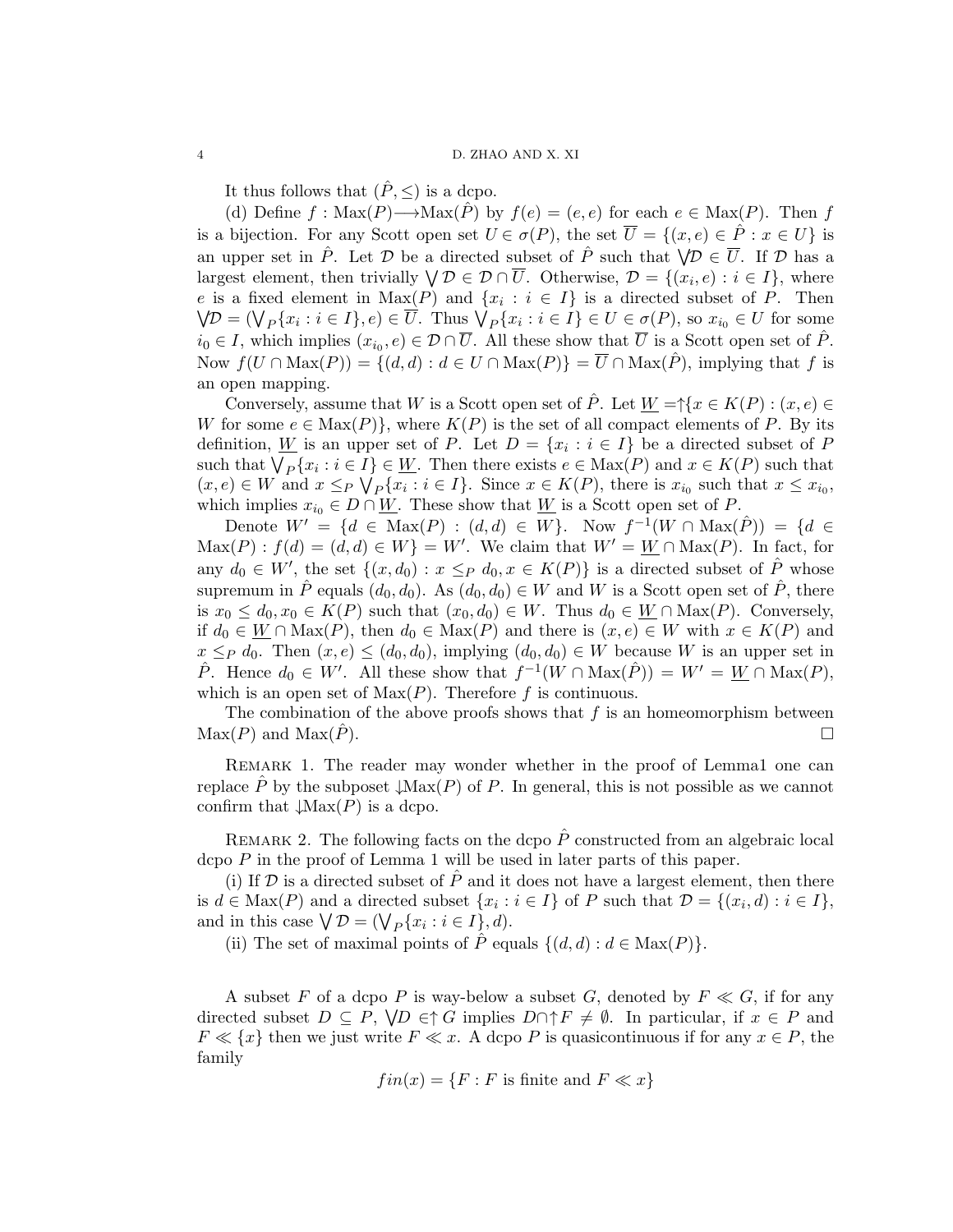is a directed family (for any  $F_1, F_2 \in fin(x)$  there is  $F \in fin(x)$  such that  $F \subseteq \uparrow F_1 \cap \uparrow F_2$  and for any  $x \not\leq y$  there is  $F \in fin(x)$  satisfying  $y \notin \uparrow F$  (see Definition III-3.2 of  $[5]$ ).

A dcpo P is called quasialgebraic, if for any  $x \in P$ , the family

$$
compfin(x) = {F \subseteq P : F \text{ is finite}, F \ll F \text{ and } x \in \uparrow F}
$$

is directed and whenever  $x \nleq y$ , there is  $F \in \mathit{compfin}(x)$  such that  $y \notin \uparrow F$ .

REMARK 3. (1) Using a similar argument as Exercise III-3.19 (i) of  $[5]$ , one can show that a dcpo P is quasialgebraic if for any x there is a directed family  $\mathcal{F} \subseteq comfin(x)$ such that whenever  $x \nleq y$ , there is  $F \in \mathcal{F}$  such that  $y \notin \uparrow F$ .

(2) Every algebraic dcpo is quasialgebraic and every quasialgebraic dcpo is quasicontinuous (see Exercise III-3.19 (i) of [5]).

A poset P is called locally quasialgebraic if for each  $a \in P$ , the subposet  $\downarrow a$  is quasialgebraic.

To make the proof of the next major lemma clear, we first prove the following.

LEMMA 2. Let P be a bounded complete algebraic poset and  $d, e \in Max(P)$ . If  $u \in K(P)$  and  $u \leq d$  and  $u \leq e$ , then  $\{(u,d),(u,e)\} \ll \{(u,d),(u,e)\}$  holds in  $\{(d,d)\}$ . In particular, if  $u \in K(P)$  and  $u \leq d$  then  $(u,d) \ll (u,d)$  holds in  $\downarrow (d,d)$ .

**PROOF.** We only need to prove the first part. Let  $d, e$  and u satisfy the above conditions. Put  $F(u, e) = \{(u, d), (u, e)\}\$ . Then  $F(u, e) \subseteq \downarrow (d, d)$ . We now prove that  $F(u, e) \ll F(u, e)$  holds in  $\mathcal{A}(d, d)$ .

Let  $\mathcal{D} = \{(y_i, e_i) : i \in I\} \subseteq \downarrow (d, d)$  be a directed subset such that  $\forall \mathcal{D} \in \uparrow F(u, e)$ . If D has a largest element, say  $(y_{i_0}, e_{i_0})$ , then trivially  $(y_{i_0}, e_{i_0}) = \bigvee \mathcal{D}$ , so  $(y_{i_0}, e_{i_0}) \in$ 

 $\mathcal{D}\cap \mathcal{E}[u,e].$ 

Now assume that  $\mathcal D$  does not have a largest element. By Remark 2 (i), there exists  $c \in \text{Max}(P)$  such that  $\mathcal{D} = \{(y_i, c) : i \in I\}$  and  $\{y_i : i \in I\}$  is a directed subset of  $\downarrow d$ . In this case  $\bigvee \mathcal{D} = (\bigvee_P \{y_i : i \in I\}, c)$ . Then, by  $\bigvee \mathcal{D} \in \uparrow F(u, e)$ , it follows that  $u \leq \bigvee_P \{y_i : i \in I\}$ , therefore there is  $y_{i_1}$  such that  $u \leq y_{i_1}$  because  $u \in K(P)$ .

If  $c = d$ , then  $(y_{i_1}, c) = (y_{i_1}, d) \ge (u, d)$ , implying  $(y_{i_1}, c) \in \mathcal{D} \cap \uparrow F(u, e)$ .

If  $c \neq d$ , then as  $\bigvee_P \{y_i : i \in I\} \leq d$  and  $c \in \text{Max}(P)$ , we have  $\bigvee_P \{y_i : i \in I\} \neq c$ . It thus follows that  $\mathcal{V}D = (\mathcal{V}_P\{y_i : i \in I\}, c) \not\geq (u, d)$ , so we must have  $\mathcal{V}D \geq (u, e)$ , thus  $c = e$  because  $\bigvee_P \{y_i : i \in I\} \neq c$ . Therefore  $(y_{i_1}, c) = (y_{i_1}, e) \geq (u, e)$ , implying  $(y_{i_1}, c) \in \mathcal{D} \cap \uparrow F(u, e).$ 

All these together show that  $F(u, e) \ll F(u, e)$  holds in  $\downarrow (d, d)$ .

LEMMA 3. If P is a bounded complete algebraic poset, then the dcpo  $\hat{P}$  constructed in Lemma 1 from P is locally quasialgebraic.

**PROOF.** Note first that since  $P$  is a bounded complete algebraic poset, for each  $a \in P$  the subposet  $\downarrow a$  is an algebraic dcpo.

For any  $(y, d) \in \hat{P}$ , we show that  $\downarrow(y, d)$  is quasialgebraic by considering two cases. (1)  $(y, d) \in \hat{P}$  with  $y \notin Max(P)$ .

Then the lower part  $\downarrow(y,d)$  of  $(y,d)$  in  $\hat{P}$  is isomorphic to the lower part  $\downarrow y$  of y in P. By the remark at the start of the proof,  $\downarrow y$  is an algebraic dcpo, so  $\downarrow (y, d)$  is an algebraic dcpo.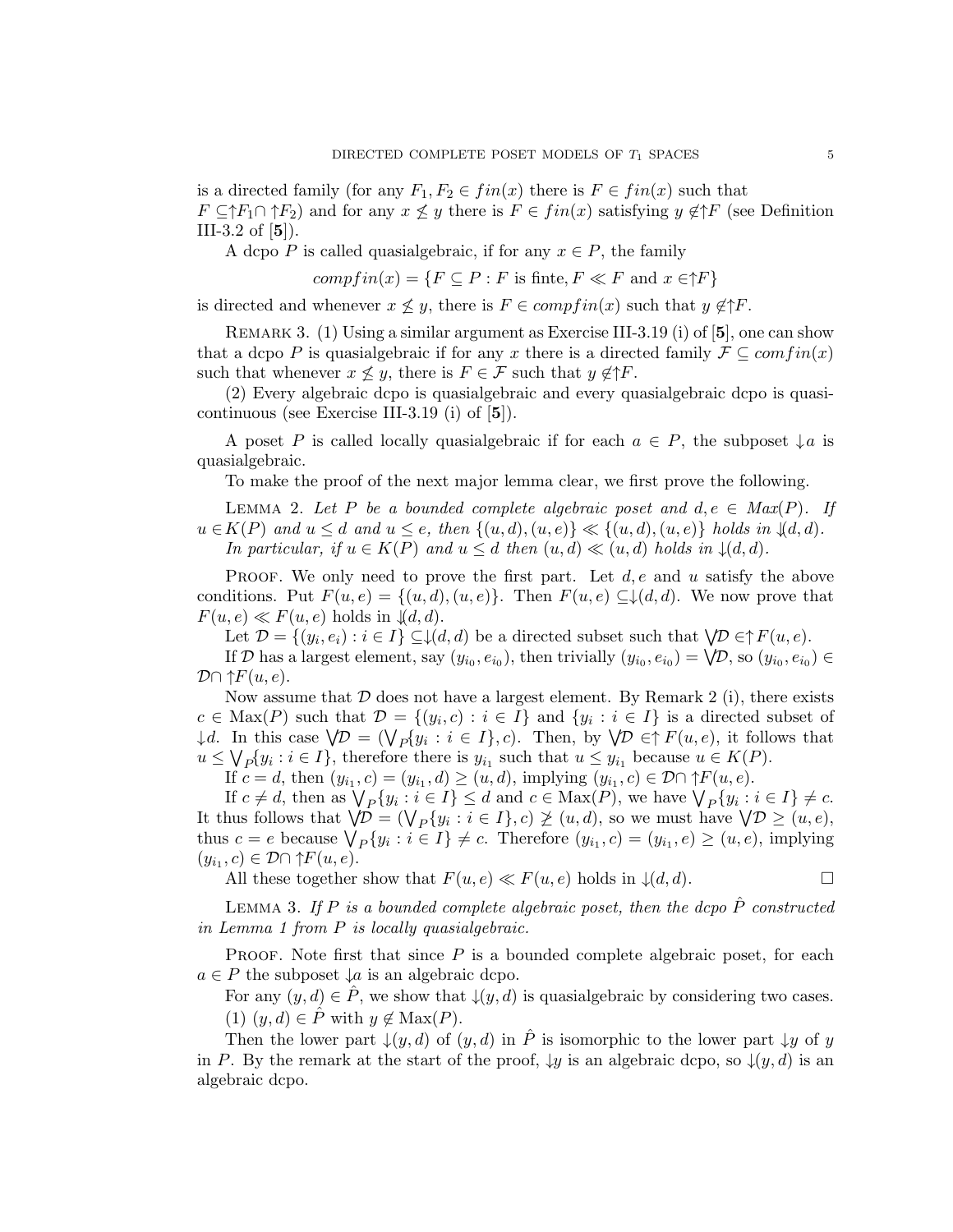$(2)$   $(y, d) = (d, d) \in P$ .

Then  $d \in Max(P)$  and  $\downarrow (d, d) = \{(z, e) : e \in Max(P), z \leq_P d\}$ . To prove  $\downarrow (d, d)$  is quasialgebraic, we consider two types of elements in  $\downarrow (d, d)$ .

(i) Let  $(x, d) \in \mathcal{A}(d, d)$ . Then  $(x, d) = (\bigvee_P \{u \in K(P) : u \leq_P x\}, d) = \bigvee \{(u, d) :$  $u \leq_P x, u \in K(P)$ . By Lemma 2, if  $u \leq x$  and  $u \in K(P)$ , then  $(u, d)$  is a compact element of  $\downarrow (d, d)$ , thus  $\{(u, d)\}\ll \{(u, d)\}\$  holds in  $\downarrow (d, d)$ . Consider the family  $\mathcal{F} =$  $\{\{(u, d)\} : u \leq_P x, u \in K(P)\}\$  of finite sets (in fact singletons). If  $\{(u_1, d)\}, \{(u_2, d)\}\$ are from F, then there is  $u \in K(P) \cap \downarrow x$  such that  $u_1 \leq u$  and  $u_2 \leq u$ , thus  $\{(u,d)\}\in \mathcal{F}$ and  $\{(u, d)\}\subseteq \mathcal{A}((u_1, d))\cap \mathcal{A}((u_2, d))$ . Hence F is a directed family whose every member is way-below itself. In addition, assume  $(v, c) \in L(d, d)$  and  $(v, c) \not\geq (x, d)$ . If  $c \neq d$ , then  $(v, c) \le (d, d)$  implies  $v \ne c$ , thus  $(v, c) \notin {\mathcal{H}}\{(u, d)\}\$ for every  $\{(u, d)\}\in \mathcal{F}$ . If  $c = d$ , then  $(v, c) = (v, d) \not\geq (x, d)$  implies  $v \not\geq u_0$  for some  $u_0 \in K(P)$  and  $u_0 \leq x$ , thus  $\{(u_0, d)\}\in \mathcal{F}$  and  $(v, c)\notin \uparrow \{(u_0, d)\}.$ 

(ii) Next, let  $(x, e) \in \mathcal{L}(d, d)$  where  $e \neq d$ . Then  $x \leq_P d$ . By Lemma 2, for each  $u \leq_P$ x with  $u \in K(P)$ , the finite set  $F(u, e) = \{(u, d), (u, e)\}\$  satisfies  $F(u, e) \ll F(u, e)$  in  $\downarrow (d, d)$  and  $(x, e)$  in  $\uparrow F(u, e)$ . Let  $\mathcal{G} = \{F(u, e) : u \in K(P) \text{ and } u \leq_P x\}$ . Then  $\mathcal{G}$  is a directed subfamily of  $compfin(x)$  because  $K(P) \cap \downarrow x$  is a directed set.

Now let  $(v, c) \in \mathcal{L}(d, d)$  and  $(v, c) \not\geq (x, e)$ . Then  $v \leq_P d$  and  $v \neq c$  (if  $v = c$  then  $c = d$ , implying  $(v, c) = (d, d) \ge (x, e)$ . If  $c \ne e$  and  $c \ne d$ , then  $(v, c) \notin \uparrow F(u, e)$  for any  $F(u, e) \in \mathcal{G}$ . If  $c = e$  or  $c = d$ , then it holds that  $v \not\geq_P x$ . So there is  $u_1 \in K(P)$ with  $u_1 \leq_P x$  such that  $u_1 \nleq_P v$ . Thus  $(v, c) \notin \uparrow F(u_1, e) \in \mathcal{G}$ .

By Remark 3(1), the dcpo  $\downarrow (d, d)$  is quasialgebraic.

Given a  $T_1$  space, by Theorem 1, there is a bounded complete algebraic poset A such that  $Max(\mathcal{A})$  is homeomorphic to X. By Lemma 3 and Lemma 1,  $\mathcal{A}$  is a locally quasialgebraic dcpo and  $\text{Max}(\mathcal{A})$  is homeomorphic to  $\text{Max}(\mathcal{A})$ , therefore homeomorphic to X. All these facts together yield the first main result of this paper.

THEOREM 2. Every  $T_1$  topological space has a dcpo model that is locally quasialgebraic.

## 2. Dcpo models of sober spaces

A subset A of a topological space X is irreducible if for any closed sets  $F_1, F_2$  of X,  $A ⊆ F_1 ∪ F_2$  implies  $A ⊆ F_1$  or  $A ⊆ F_2$ . A topological space X is sober, if for any nonempty irreducible closed set F of X there is a unique point  $a \in X$  such that  $cl({a}) = F$ . Every sober space is  $T_0$  and every  $T_2$  space is sober.

It is well known that the Scott space of any continuous dcpo is sober. A more general result is that the Scott space of any quasicontinuous dcpo is sober (see Proposition III-3.7 of  $[5]$ ).

The following result on irreducible sets is well known and will be used in the proof of Lemma 5.

LEMMA 4. Let X be a subspace of Y. The following statements are equivalent for a subset  $A \subseteq X$ :

(1) A is an irreducible subset of  $X$ ;

 $(2)$  A is an irreducible subset of Y;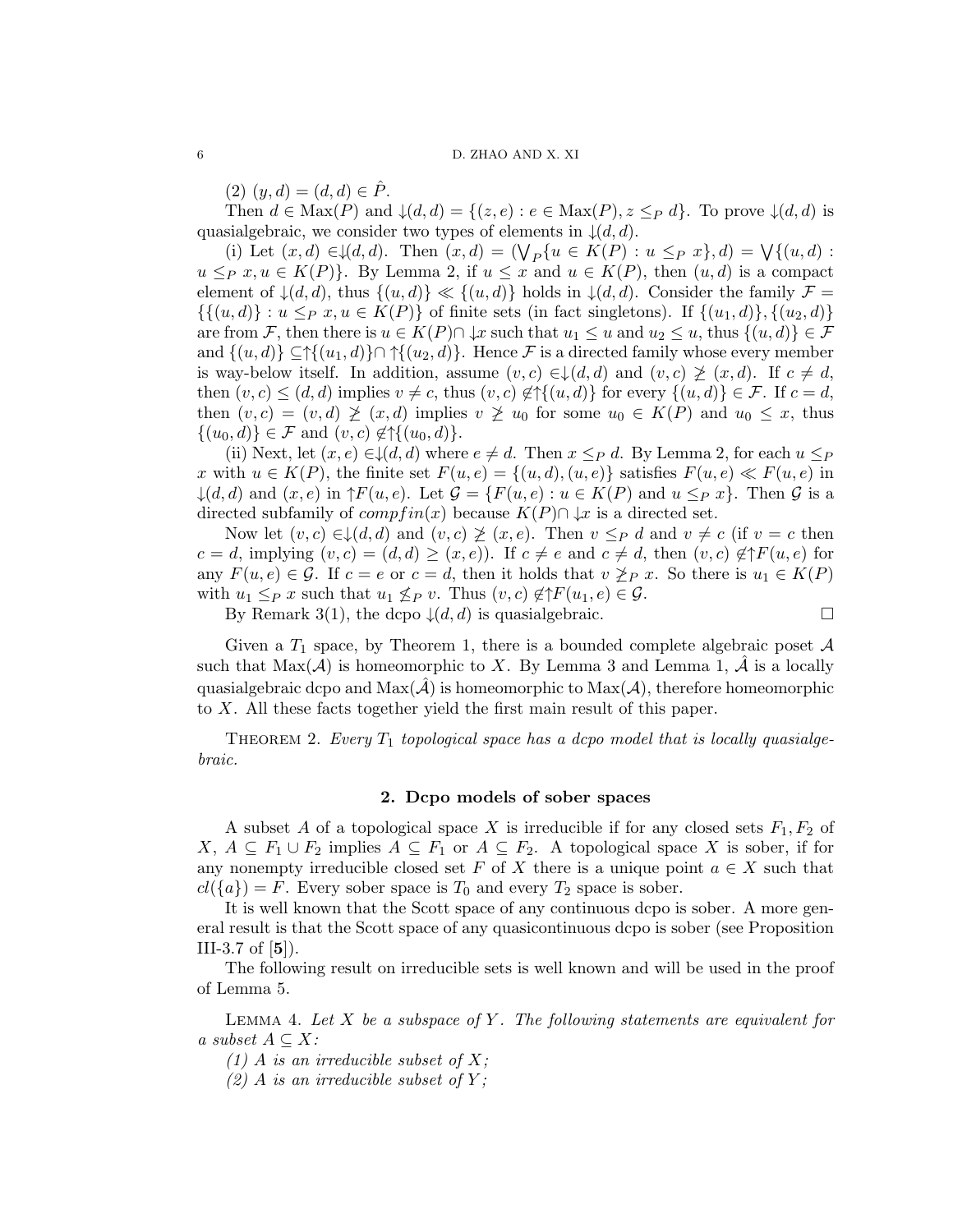The result below may have been obtained by other people already. For readers' convenience, we give a proof here.

PROPOSITION 1. If P is a poset such that  $\Sigma P$  is sober, then the subspace  $Max(P)$ of  $\Sigma P$  is sober.

PROOF. Let P be a poset such that  $\Sigma P$  is sober. Since  $\text{Max}(P)$  is a  $T_1$  space, in order to show it is sober, it is enough to prove that every nonempty irreducible closed subset of  $\text{Max}(P)$  is a singleton set. For any nonempty irreducible closed set F of  $\text{Max}(P)$ , by Lemma 4,  $cl_P(F)$  is an irreducible closed set of the Scott space  $\Sigma P$ . Thus, by the assumption, there is a unique point  $e \in P$  such that  $\downarrow e = cl_P({e}) = cl_P(F)$ , which implies  $F \subseteq cl_P(F) = \downarrow e$ . But F is a nonempty set consisting of maximal elements of P, it follows that  $e \in F$  and so  $F = \{e\}$ . Hence  $\text{Max}(P)$  is sober.

Now we prove that every sober  $T_1$  space has a dcpo model whose Scott topology is sober. Note that for any poset  $Q$ , in order to show  $\Sigma Q$  is sober, it is enough to prove that for any nonempty irreducible closed set  $F, F = \downarrow b$  for some  $b \in Q$ . The uniqueness of b follows from the fact that  $Q$  is a poset.

LEMMA 5. Let  $P$  be a bounded complete algebraic poset and  $\hat{P}$  be the dcpo constructed from P in Lemma 1. If  $Max(\hat{P})$  is sober then  $\Sigma \hat{P}$  is sober.

PROOF. Recall that  $\hat{P} = \{(x, e) : x \leq_P e, e \in \text{Max}(P)\}\)$ . Assume that  $\text{Max}(\hat{P})$  is sober.

Let  $F \subseteq \hat{P}$  be a nonempty irreducible Scott closed set. We need to prove that  $F = cl_{\hat{P}}(\{(v, d)\}) = \downarrow (v, d)$  for some  $(v, d) \in \hat{P}$ . Let  $F^* = F \cap \text{Max}(\hat{P})$ . Then  $F^*$  is a closed subset of  $\text{Max}(\hat{P})$ . For each  $d \in \text{Max}(P)$ , put  $\hat{P}_d = \{(x, d) : x \leq_P d\}$ .

Note that if  $(y, e) \leq (x, d)$  and  $x \neq d$ , then  $e = d$  and  $y \leq_P x$ . We complete the proof by considering two cases.

(i) Assume that  $F^* = \emptyset$ . Then  $F = \bigcup \{ F \cap \hat{P}_d : d \in \text{Max}(P) \}$ . For any  $d \in \text{Max}(P)$ ,  $F \cap \hat{P}_d$  does not contain any maximal element of  $\hat{P}$ , thus, by the above remark, it is a lower set. If  $\mathcal{D} \subseteq F \cap \hat{P}_d$  is a directed set, then  $\mathcal{D} = \{(x_i, d) : i \in I\}$  with  $\{x_i : i \in I\}$  a directed subset of P. So  $\mathcal{V} \mathcal{D} = (\mathcal{V}_P \{x_i : i \in I\}, d)$  is in F because F is Scott closed, so  $\forall \mathcal{D} \in F \cap \hat{P}_d$ . Hence  $F \cap \hat{P}_d$  is a Scott closed subset. Since  $F \neq \emptyset$ , there exists a  $d_0 \in \text{Max}(P)$  with  $F \cap \hat{P}_{d_0} \neq \emptyset$ . Then  $F = (F \cap \hat{P}_{d_0}) \cup \bigcup \{F \cap \hat{P}_{d} : d \in \text{Max}(P), d \neq d_0\}.$ Like  $F$ ,  $\bigcup \{F \cap \hat{P}_d : d \in \text{Max}(P), d \neq d_0\}$  is also Scott closed (if  $\mathcal D$  is a directed set and  $\mathcal{D} \subseteq \bigcup \{ F \cap \hat{P}_d : d \in \text{Max}(P), d \neq d_0 \}, \text{ then } \mathcal{D} \subseteq F \cap \hat{P}_d \text{ for some } d \in \text{Max}(P) \text{ with }$  $\neq d_0$ ). Since F is irreducible and  $F \cap \hat{P}_{d_0}$  and  $\bigcup \{F \cap \hat{P}_d : d \in \text{Max}(P), d \neq d_0\}$  are disjoint Scott closed sets, we must have  $F = F \cap \hat{P}_{d_0}$ , which implies  $F \subseteq \hat{P}_{d_0}$ . Also note that the poset  $\hat{P}_{d_0}$  is isomorphic to the subposet  $\downarrow d_0$  of P via the mapping  $(x, d_0) \mapsto x$ . Thus F is homeomorphic to an irreducible Scott closed subset H of  $\downarrow d_0$ . But  $\downarrow d_0$  is an algebraic dcpo, its Scott topology is sober, so  $H = \downarrow x_0$  for some  $x_0 \leq d_0$ , which then implies that  $F = \downarrow (x_0, d)$ .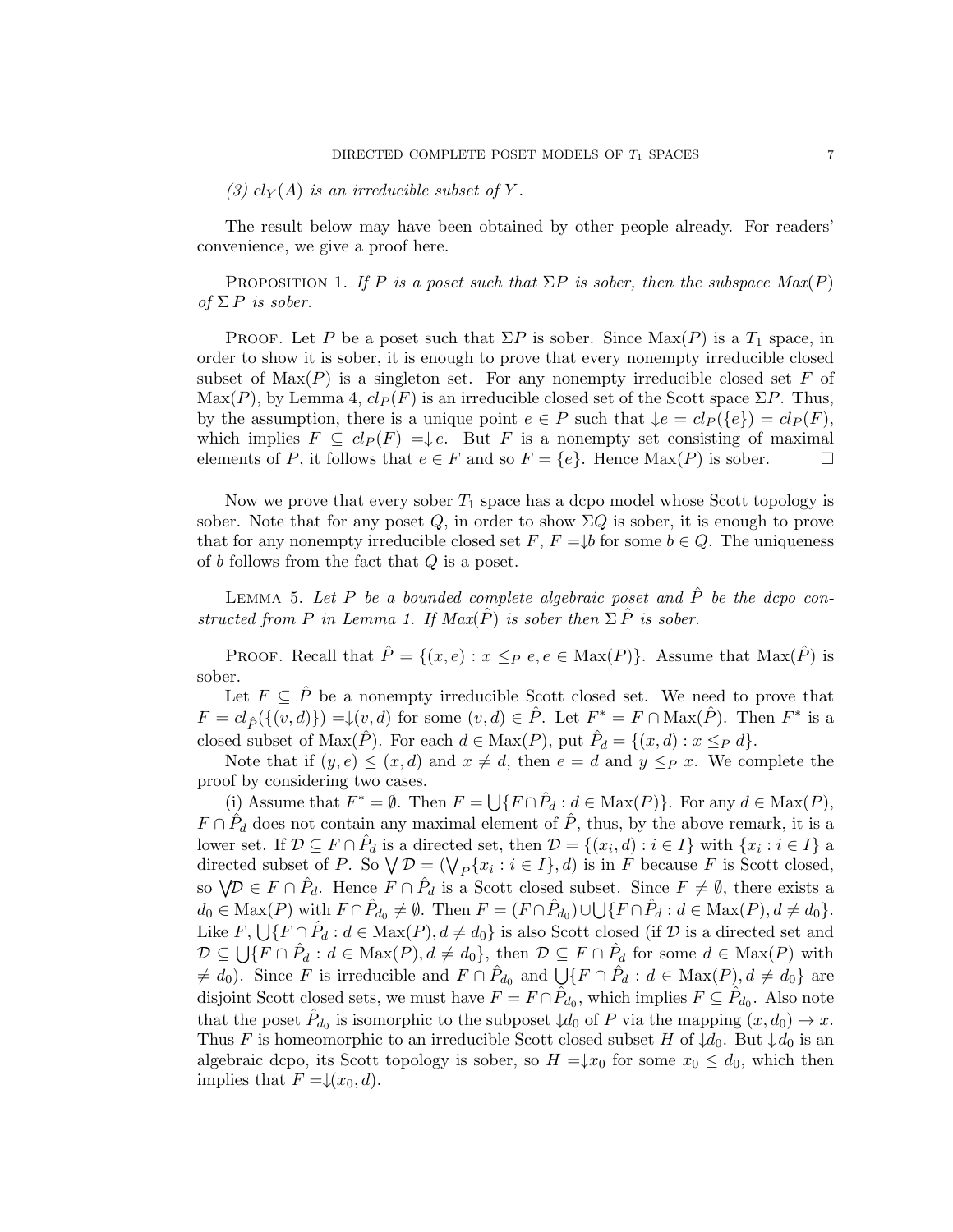## 8 D. ZHAO AND X. XI

(ii) Now assume that  $F^* \neq \emptyset$ . If we can show that  $F = cl_{\hat{P}}(F^*)$ , then by Lemma 4,  $F^*$  is an irreducible closed set of  $\text{Max}(\hat{P})$ . So as  $\text{Max}(\hat{P})$  is sober and  $T_1, F^* = \{(d, d)\}\$ for some  $d \in \text{Max}(P)$ , that further implies that  $F = cl_{\hat{P}}(F^*) = cl_{\hat{P}}(\{(d, d)\}) = \downarrow (d, d)$ .

Clearly  $F = cl_{\hat{P}}(F^*) \cup \bigcup \{F \cap \hat{P}_d : (d, d) \notin F^*\}$ . In addition,  $\bigcup \{F \cap \hat{P}_d : (d, d) \notin F^*\}$ is a Scott closed subset of  $\hat{P}$ . Since F is irreducible,  $F = cl_{\hat{P}}(F^*)$  or  $F = \bigcup \{F \cap \hat{P}_d :$  $(d, d) \notin F^*$ . But, as  $F^* \neq \emptyset$  implies  $F \neq \bigcup \{F \cap \hat{P}_d : (d, d) \notin F^*\}$ , hence  $F = cl_{\hat{P}}(F^*)$ . All these show that  $\Sigma \hat{P}$  is sober.

 $\Box$ 

From the above two results we obtain the following.

Theorem 3. A topological space X has a dcpo model whose Scott topology is sober if and only if  $X$  is  $T_1$  and sober.

We call a dcpo P sober, if its Scott topology is sober. Johnstone first constructed a non-sober dcpo in [7], then Isbell gave a non-sober complete lattice in [6]. Finding a non-sober dcpo is surprisingly not easy (as far as the authors know, up-to-date, only three such dcpos have been constructed).

Now if  $X$  is any  $T_1$  and non-sober space, then the dcpo model constructed for  $X$ in Theorem 2 is non-sober. In the next section, we shall construct a concrete new non-sober dcpo.

## 3. Dcpo models of some special spaces

In the above section, we constructed a dcpo model for each  $T_1$  space. As the elements of these dcpo models are pairs of filters of open sets, they are generally not convenient to handle. In this section, we shall construct the dcpo models for some special spaces in a more direct way.

Let  $\omega_1$  be the first non-countable ordinal and  $W = [0, \omega_1)$  be the set of all ordinals less than  $\omega_1$ . Thus W consists of all finite and infinite countable ordinals. Let  $W_1$  =  $[0, \omega_1].$ 

REMARK 4. The following facts are well known (see, for example, [2]).

1)  $|W| = \aleph_1$ .

2) For any countable subset  $D \subseteq W$ , sup $D \in W$ , here the sup D is taken with respect to the usual linear order on ordinals.

3) For any  $\alpha \in W$ ,  $\{\beta : \beta \leq \alpha\}$  is a finite or countably infinite subset of W.

Let  $Y = W \times {\omega_1}$  and  $\tau$  be the co-countable topology on Y, that is  $U \in \tau$  if and only if either  $U = \emptyset$  or  $Y - U$  is a finite or countably infinite set. We now construct a simpler dcpo model for  $(Y, \tau)$ .

Let  $P = W \times W_1$  and define the partial order  $\leq$  on P by  $(u, v) \leq (u', v')$  iff (i) either  $u = u'$  and  $v \leq v'$ ; or (ii)  $v' = \omega_1$  and  $v \leq u'$ .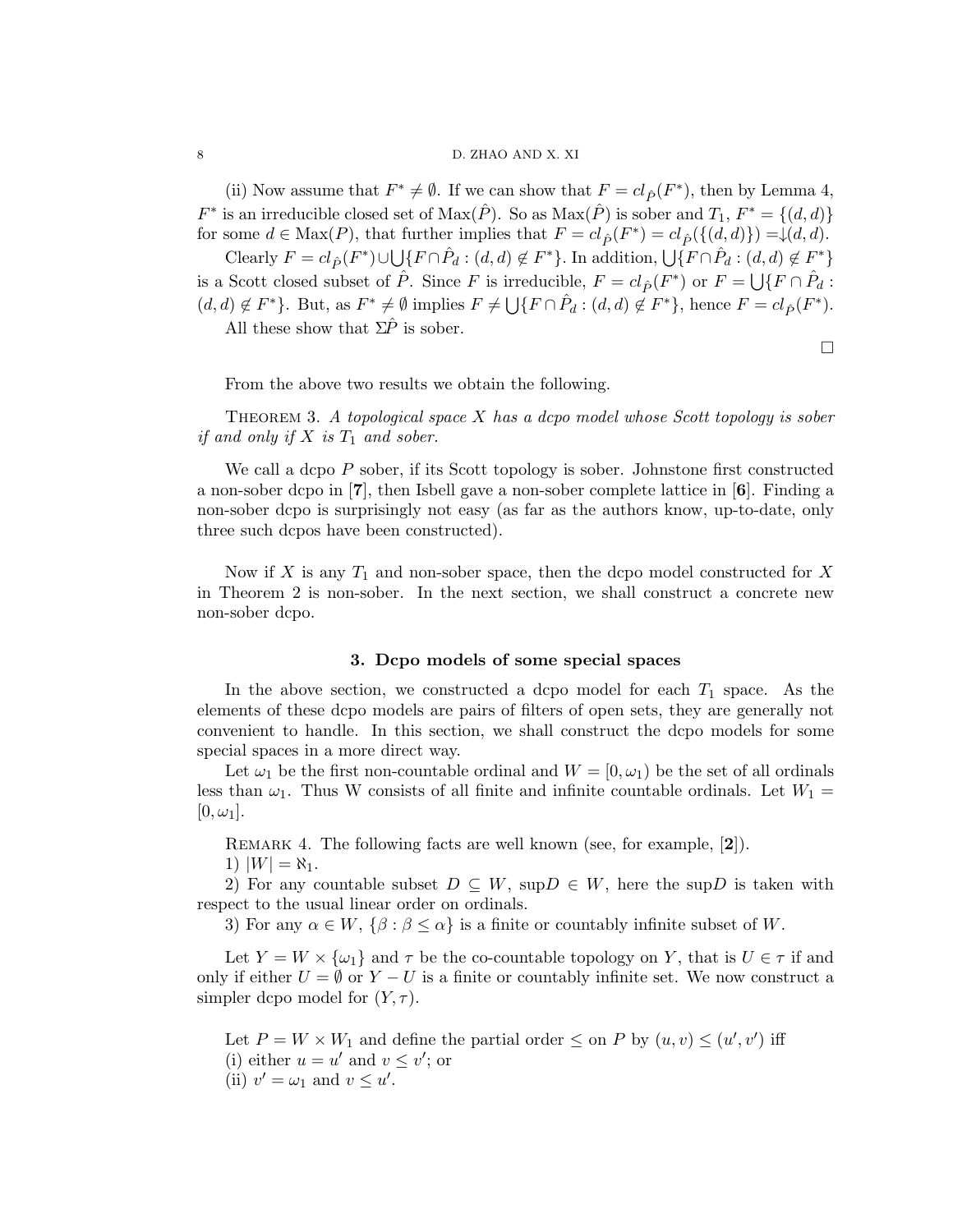By the definition of the partial order on P, a subset  $E \subseteq P$  is a directed set iff either E has a largest element or there is a  $u \in W$  such that  $E = \{(u, v_i) : i \in I\}$ , and  $\{v_i : i \in I\} \subseteq W$  is a directed subset of W (it is actually a chain). Thus it follows that  $(P, \leq)$  is a dcpo.

In addition,  $\text{Max}(P) = W \times \{\omega_1\} = Y$ . Note that the definition of P is similar to the dcpo X defined by Johnstone in Exercise 1.9 in  $[8]$ .

LEMMA 6. (1) For any finite or countably infinite subset  $A \subseteq W \times \{\omega_1\}$ , there is a Scott closed set F of P such that  $A = F \cap (W \times {\omega_1})$ .

(2) If F is a Scott closed subset of P and  $(W \times {\omega_1}) \cap F$  is uncountable, then  $F = P$  (which then implies  $F \cap (W \times {\{\omega_1\}}) = W \times {\{\omega_1\}}$ ).

PROOF. (1) Without loss of generality, we assume that  $A = \{(u_i, \omega_1) : i \in \mathbb{N}\}\$ is a countably infinite subset of  $W \times \{\omega_1\}$ . Then  $\{u_i : i \in \mathbb{N}\}$  is a countable subset of W, so  $\{u_i : i \in \mathbb{N}\}\$  has a supremum in  $W$ , say  $u_0$ .

Consider the set  $F = \downarrow A \cup \downarrow \{(u, u_0) : u \in W\}$ . Clearly F is a lower set of P. Using the features of directed subsets of  $P$ , we can verify that  $F$  is a Scott closed set of  $P$ . Furthermore,  $F \cap (W \times {\omega_1}) = \{u_i : i \in I\} = A$  (note that  $(u, u_0) \notin W \times {\omega_1}\}.$ 

(2) Now assume that  $F \subseteq P$  is a Scott closed set and  $B = F \cap (W \times {\omega_1})$  is uncountable. Let  $B = \{(u_j, \omega_1) : j \in J\}$ . Then  $\{u_j : j \in J\}$  has no upper bound in W. Let  $u \in W$ . For any  $v \in W$ , there is  $(u_i, \omega_1) \in B$  such that  $v \leq u_i$ , thus  $(u, v) \leq (u_j, \omega_1) \in F$ . Since F is a lower set,  $(u, v) \in F$ . Therefore  $H = \{(u, v) \in P :$  $v \in W$ }  $\subseteq F$ . Since F is Scott closed and H is a chain,  $\bigvee_P H = (u, \omega_1) \in F$ . Therefore  $F = P$ .

By the above lemma we deduce the following.

PROPOSITION 2. The dcpo P defined above is a dcpo model of the space of set  $Y = W \times \{\omega_1\}$  with the co-countable topology.

As  $W \times {\omega_1}$  with the co-countable topology is non-sober, its dcpo model P is non-sober in the Scott topology. This gives another example of non-sober dcpo.

REMARK 5. (1) In general, let  $\aleph$  be a cardinal and  $\omega_{\aleph}$  be the smallest ordinal whose cardinal is  $\aleph$ . Let  $K = \{\alpha : \alpha \text{ is an ordinal and } \alpha < \omega_{\aleph} \} \times \{\omega_{\aleph}\}.$ 

The co- $\aleph$  topology  $\mu$  on K is the topology consisting of the empty set and the sets whose complements have cardinal less than  $\aleph$ . Then we can construct a dcpo model of K with the co- $\aleph$  topology, in a similar way as for constructing the above P.

(2) In particular, consider the countable cardinal  $\aleph_0$ . The smallest countable ordinal is  $\omega_0$  and  $\{\alpha : \alpha$  is an ordinal with  $\alpha < \omega_0\} = \mathbb{N}$ , the set of all natural numbers. Now, let  $Q = N \times (N \cup {\omega_0})$  and define the partial order  $\leq$  on  $Q$  by  $(m, n) \leq (m', n')$  iff either  $m = m'$  and  $n \leq n'$ , or  $n' = \omega_0$  and  $n \leq m'$ . If we replace  $\omega_0$  by  $\infty$ , then Q equals the dcpo X constructed by Johnstone (see Exercise 1.9 in  $[8]$ ). Just as for Proposition 2, we can show that Q is a dcpo model of  $\mathbb{N} \times \{\omega_0\}$  with the co-finite topology.

A dcpo model P of a  $T_1$  space X is said to satisfy the Lawson condition if X is homeomorphic to  $Max(P)$  with the subspace topology inherited from the Lawson topology on P (see [5] for the definition of Lawson topology and related results). A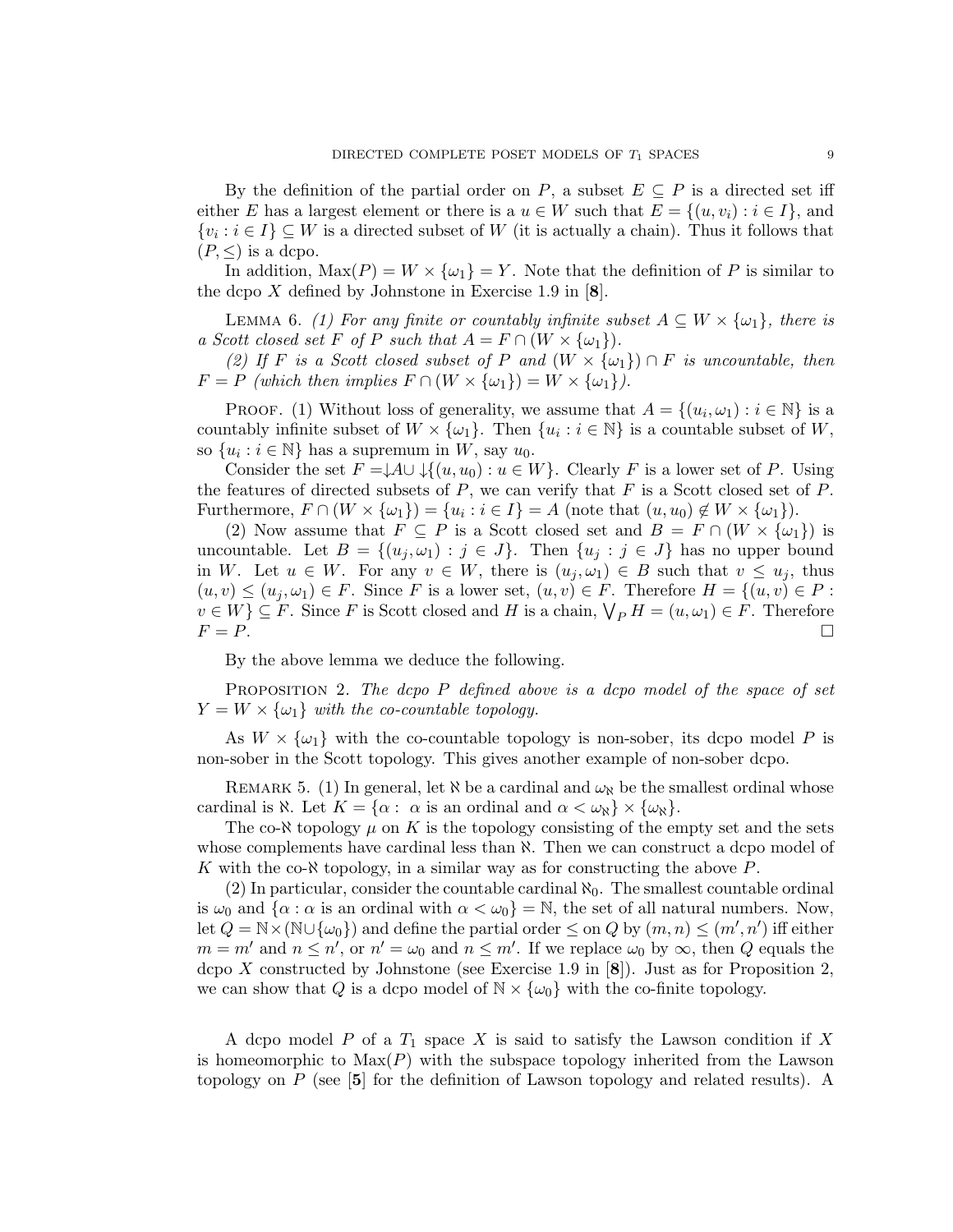### 10 D. ZHAO AND X. XI

main problem here is: which spaces have a dcpo model satisfying the Lawson condition? There have been some results on special posets. For example, Liang and Keimel proved that a space has a continuous poset model satisfying the Lawson condition iff it is Tychnov [10], Lawson proved that a space has a continuous dcpo model satisfying Lawson condition that has a countable base iff the space is Polish  $[9]$ . In  $[16]$ (see also [4]), it was proved that a space has an algebraic poset model satisfying the Lawson condition iff it is zero-dimensional.

THEOREM 4. If a space is zero dimensional then it has a dcpo model satisfying the Lawson condition.

**PROOF.** Assume that  $X$  is zero dimensional. Then there is a bounded complete algebraic poset such that the set  $Max(P)$  with the inherited Lawson topology on P is homeomorphic to X (See Theorem 3 of [16]). Then the poset  $\hat{P}$  as constructed in the proof of Lemma1 is a dcpo. One can easily verify that  $\text{Max}(P)$  and  $\text{Max}(\hat{P})$  with the inherited Lawson topology are homeomorphic. Thus  $\hat{P}$  is a dcpo model of X satisfying the Lawson condition.

In this paper we proved that every  $T_1$  space has a dcpo model and the space is sober if and only if it has a sober dcpo model. One immediate application is in constructing new examples of dcpo whose Scott topology is not sober. It is hoped that more general properties of maximal point spaces of continuous dcpos can be uncovered so that one can finally characterize the spaces that have a continuous dcpo model.

#### References

- [1] A. EDALAT and R. HECKMANN. A computational model for metric spaces. Theoretical computer science. 7(1998), 53-73.
- [2] R. ENGELKING. General Topology, volume 6 of Sigma Series in Pure Mathematics (Heldermann Verlag, 1989).
- [3] M. ERNE. Minimal bases, ideal extensions, and basic dualities. Topology Proceedings. 29(2005), 445-489.
- [4] M. ERNÉ. Algebraic models for  $T_1$ -spaces. Topology and its Applications.  $158(2011)$ , 7:945-962.
- [5] G. GIERZ, K. H. HOFMANN, K. KEIMEL, J. D. LAWSON, M. W. MISLOVE and D. S. SCOTT. Continuous lattices and Domains. Encyclopedia of Mathematics and Its Applications vol.93 (Cambridge University Press, 2003).
- [6] J. R. ISBELL. Completion of a construction of Johnstone. Proc. Amer. Math. Soc. 85(1982), 333-334.
- [7] P. T. JOHNSTONE. Scott is not always sober. In: Continuous Lattices, Lecture Notes in Math. vol. 871 (Springer-Verlag, 1981), pp. 282-283.
- [8] P. T. JOHNSTONE. Stone spaces. Cambridge Studies in Advanced Mathematics 3 (University Press, 1982).
- [9] J. D. LAWSON. Spaces of maximal points. Math. Structures comput. Sci. (5)7(1997), 543-555.
- [10] J. LIANG and K. KEIMEL. Order environment of topological spaces. Acta Math. Sinica.  $(5)20(2004)$ , 943-948.
- [11] K. MARTIN. Domain theoretic models of topological spaces. Elec- tronical Notes in Theoretical computer science. 13(1998), 173-181.